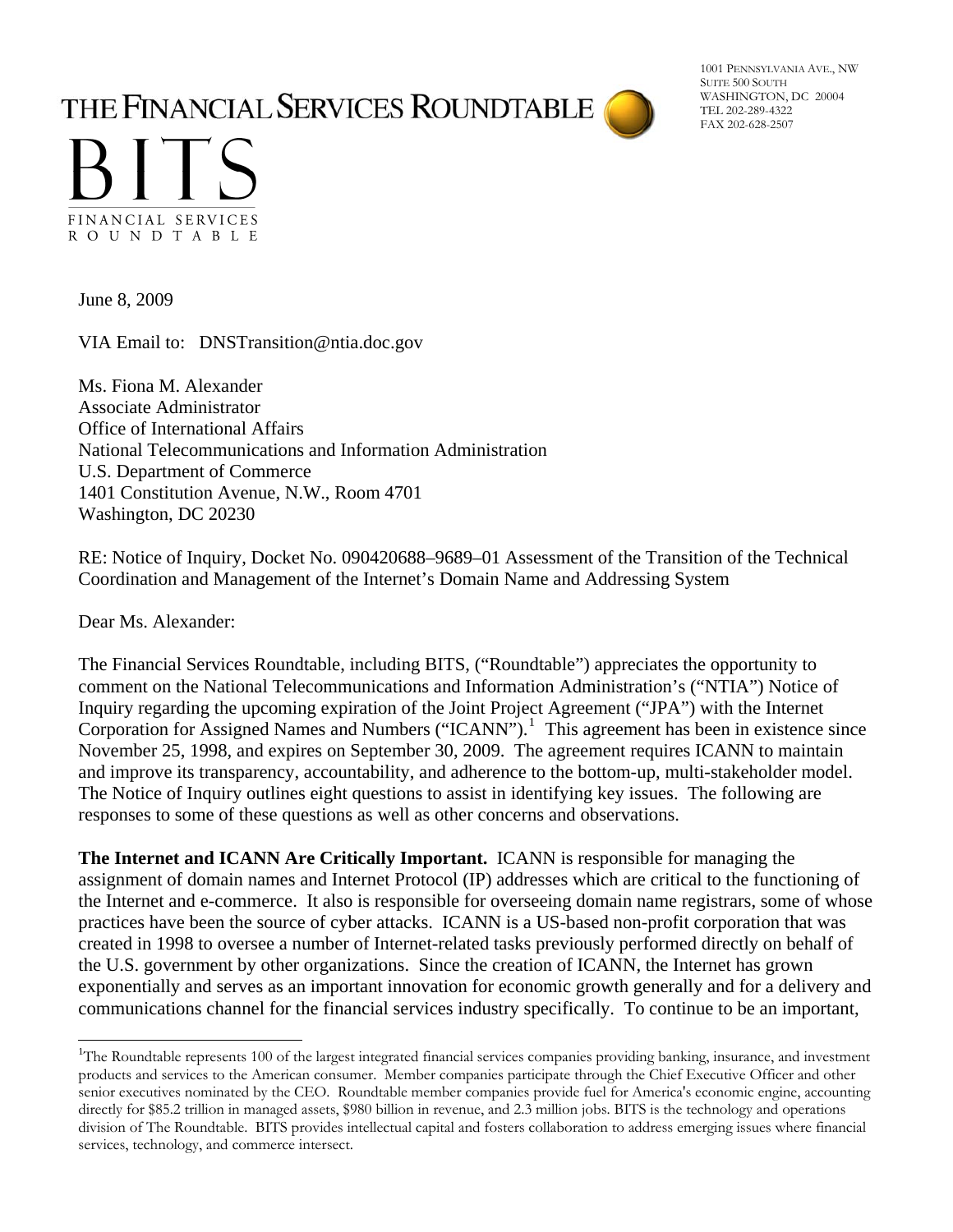safe, and reliable delivery channel, the Internet must maintain consumer confidence in the security and stability of this medium. As emerging technologies, new online business models, and cyber crimes continue to add layers of complexity in operational risk management, ICANN must proactively demonstrate that it is fair, objective, and balanced in meeting the substantive and administrative needs of its stakeholders.

**ICANN Should Continue as a Private Sector-Led Multi-Stakeholder Model.** The Roundtable strongly supports the goal of a private sector-led model of governing the unique indicators of the Internet. For reasons discussed below, we also support the goal of maintaining ICANN as an independent, not-forprofit organization that is accountable to the multi-stakeholder global Internet community in carrying out its operational functions.

**ICANN Should Remain a United States-Based Entity And Continue to Be Internationally Focused.**  We believe that ICANN should maintain its headquarters in the United States to ensure certainty and consistency in administration and enforcement of its contracts and of other stakeholder contracts. We support efforts to both continue this unique governance model and move vigorously to address the key issues mentioned below. We believe the United States Government has provided thoughtful leadership in creating the protocols for the Internet and helping to establish ICANN as a unique, private sector-led model. We believe it is appropriate for the United States Government to continue to play a similar role in the future.

We recognize that some members of the international community advocate for broader government oversight through a multi-lateral body such as the United Nations or the International Telecommunications Union. The Roundtable strongly supports, as an alternative, greater government participation in ICANN through the Government Advisory Committee ("GAC"), which will help safeguard against external capture or undue influence by individual governments or multi-lateral organizations. We support efforts to continue and to expand outreach to the global Internet community. These outreach efforts should be designed to include a diverse representation of stakeholders, including government representatives and business users in developing countries. We encourage ICANN to increasingly engage government officials (through the GAC), engage leaders from all stakeholders including the business community, and otherwise build confidence in the unique international private sector-led model.

**ICANN Must Do More to Address Security and Stability Issues.** ICANN must continue to increase its attention to the security and stability of the DNS. This is of particular importance to the financial services industry, which is a major target of international cyber crime. ICANN should not sacrifice this priority to the ambitious roll-out of new top level domains (gTLDs). We strongly encourage ICANN to work closely with industry sectors like financial services which have broad experience with online user acceptance, consumer perception, and online security risk. ICANN should take a consistently strong leadership role on security and stability issues. In particular, we strongly encourage ICANN to improve accuracy of the WHOIS database, continue to provide responsible parties with access to this information, and recommend that improvements be made to the WHOIS directory to make it easier to research fraudulent websites.

**ICANN Must Effectively Enforce Contractual Arrangements.** ICANN's self-regulatory model is founded on contractual arrangements with the providers of domain name services. Effective and timely enforcement of those contractual arrangements is essential to ICANN's legitimacy and credibility, and there are opportunities for improvement. We believe that ICANN should step up its vigilance and enforcement against registrars who willfully violate their contracts by continued registration of domain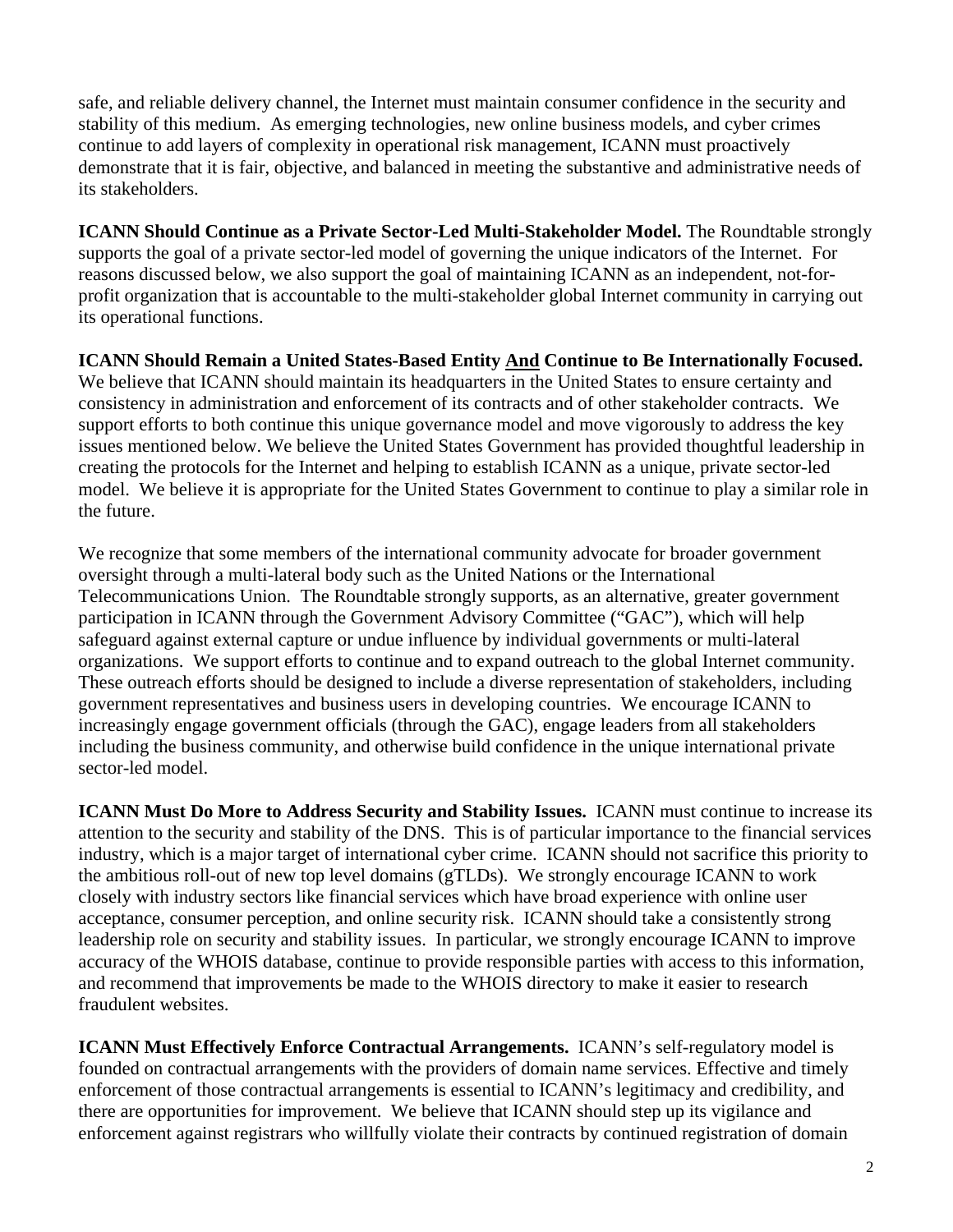names that infringe on the rights of rightful trademark owners (i.e., cyber squatting). A key part of these enforcement efforts should be the development of a more rapid domain takedown process for clearly fraudulent websites. In addition to the development of a more rapid process to take down fraudulent websites, we also recommend that a more stringent process be developed for requesting domain names to inhibit fraudsters from registering a legitimate brand.

We recognize ICANN's decision to increase the budget dedicated to contract compliance, an important first step. In addition to appropriate budgetary allocations, ICANN staff and its Board of Directors must show their commitment to making contract compliance a priority.

**ICANN Must Improve Transparency and Accountability to the Multi-Stakeholder Community**. In the 2006 annex to the JPA, ICANN committed to take action on the responsibilities set out in the Affirmation of Responsibilities, including activities on: security and stability, transparency, accountability, root server security and relationships, gTLD management, multi-stakeholder model, role of governments, IP addressing, corporate responsibility, and corporate administrative structure. In order to fulfill these responsibilities, we believe ICANN must continue to improve efficiency, require greater accountability of the registrars, and strengthen the multi-stakeholder model. ICANN's accountability in this regard should be measured by its ability to take into account the concerns of the business community that often bears the cost and burden of operational failures, growth in on-line fraud, and violations in intellectual property protection. We encourage greater accountability and responsibility by ICANN for the companies that manage information and security associated with the domain name and addressing system. As discussed in the preceding section, ICANN should enforce the contractual agreements it has with registrars and registries and thereby make them more accountable.

Roundtable member institutions reported that registrars and registries have a disproportionate amount of decision-making control over the actions and priorities of ICANN, despite the fact that other constituencies represent a larger segment of ICANN's stakeholder community. ICANN needs to focus on this imbalance and neutralize the unfavorable perceptions that it creates.

**ICANN Must Reform its Governance Model to Be More Responsive and Less Time-Consuming.**

Our primary means of engagement with ICANN in recent years has been in responding to a proposal to establish gTLDs and urging ICANN to preserve financial institutions' access to the WHOIS database. We have submitted five comment letters to ICANN on these topics since 2006. We also submitted a comment letter to the Commerce Department in February 2008 and participated in a Commerce Department-sponsored forum on February [2](#page-2-0)8, 2008 to discuss the midterm review of the JPA. $^2$  In addition, we have engaged senior ICANN officials on numerous occasions and ICANN leadership has reached out directly to BITS and through our members' operations and technology executives over the past three years. We appreciate ICANN's outreach efforts and encourage ICANN to reach out to other leaders from the business community.

l

 $2$  See April 2009

<span id="page-2-0"></span><sup>(</sup>[http://www.bits.org/downloads/Comment%20letters/BITSCommentLetterICANNgTLDDraftApplicantGuidebookVer2.pdf\)](http://www.bits.org/downloads/Comment%20letters/BITSCommentLetterICANNgTLDDraftApplicantGuidebookVer2.pdf), December 2008

<sup>(</sup>http://www.bits.org/downloads/Comment%20letters/BITSCommentLetterICANNDraftApplicantGuidebook.pdf), February 2008 (http://www.bits.org/downloads/Comment%20letters/FSRoundtablecommentsonJPAFeb2008FINAL.pdf), January 2007 ([http://www.bitsinfo.org/downloads/Comment%20letters/BITSFSRWHOISCommentLetterJan122007.pdf\)](http://www.bitsinfo.org/downloads/Comment%20letters/BITSFSRWHOISCommentLetterJan122007.pdf), October 2007 ([http://www.bitsinfo.org/downloads/Comment%20letters/WHOISCommentBITSFINALOct07.pdf\)](http://www.bitsinfo.org/downloads/Comment%20letters/WHOISCommentBITSFINALOct07.pdf), and April 2006 ([http://www.bitsinfo.org/downloads/Comment%20letters/WHOISCommentBITSFINALApr06.pdf\)](http://www.bitsinfo.org/downloads/Comment%20letters/WHOISCommentBITSFINALApr06.pdf).